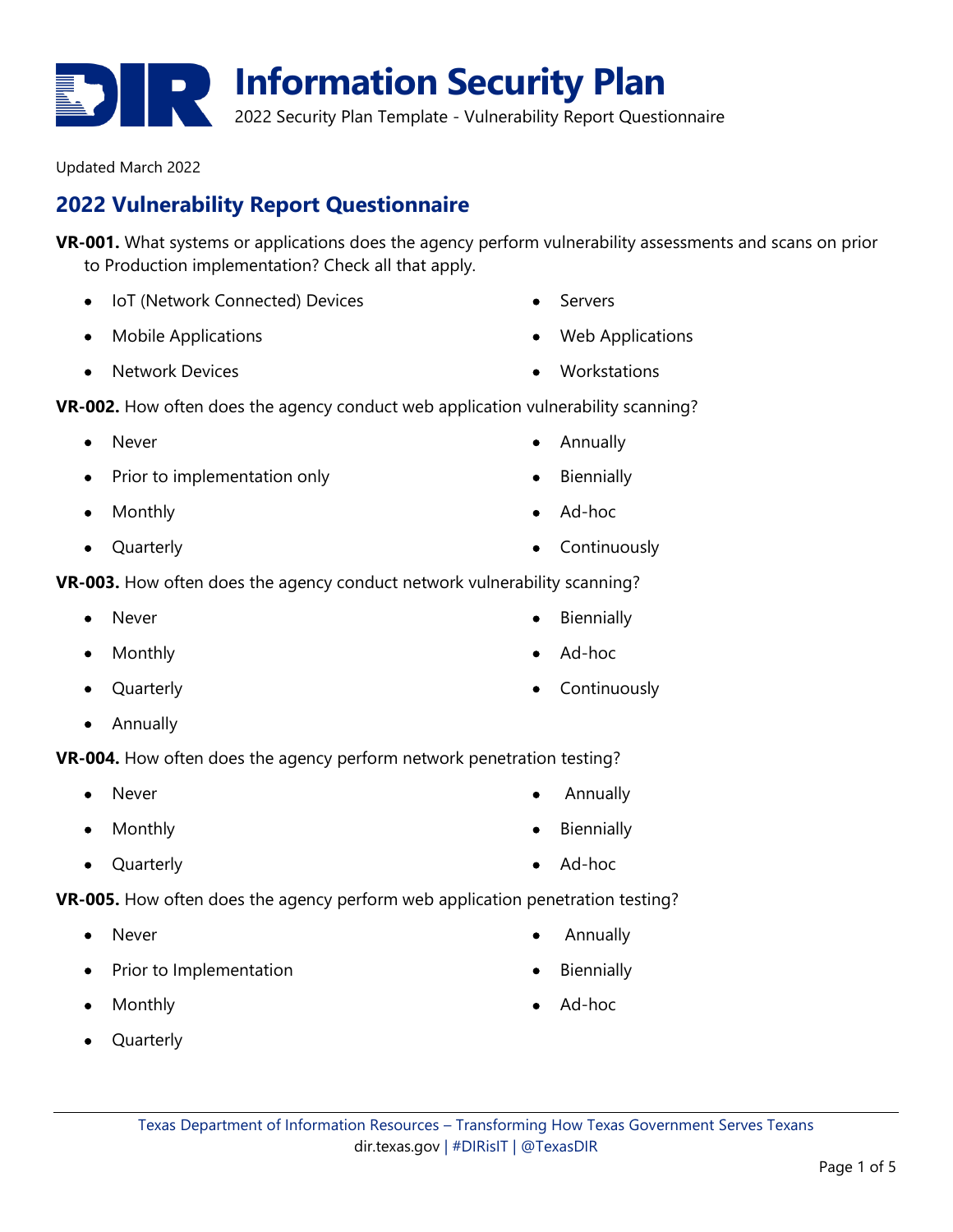Prior to Implementation Only

**VR-006.** How often does the agency perform .mobile application penetration testing?

• Monthly

• Never

• Quarterly

**VR-007.** How often does the agency perform physical/environmental penetration testing?

- Never
- Monthly
- Quarterly

**VR-008.** How often does the agency inventory devices connected to the network?

- Never
- Monthly
- Quarterly
- **VR-009.** How often does the agency review data/information flow designs to ensure that controls are still effective and that vulnerabilities are identified and addressed?
	- Never
	- Prior to Implementation Only
	- Monthly
	- Quarterly
- **VR-010.** How often does the agency perform wireless vulnerability assessments?
	- Never
	- Monthly
	- Quarterly
- **VR-011.** How often are independent third-party security assessments conducted?
	- Never
	- Prior to Implementation Only
	- Monthly
	- Quarterly
- Annually
- 
- Ad-Hoc
- 
- 
- Biennially
- 

• Annually

• Ad-hoc

• Annually

• Biennially

• Ad-Hoc

**Biennially** 

- Annually
- Biennially
- Ad-hoc
- N/A, we do not have mobile applications
- 
- 

- Annually
- 
- Biennially

• Ad-hoc

• Ad-hoc

**Biennially** 

• Annually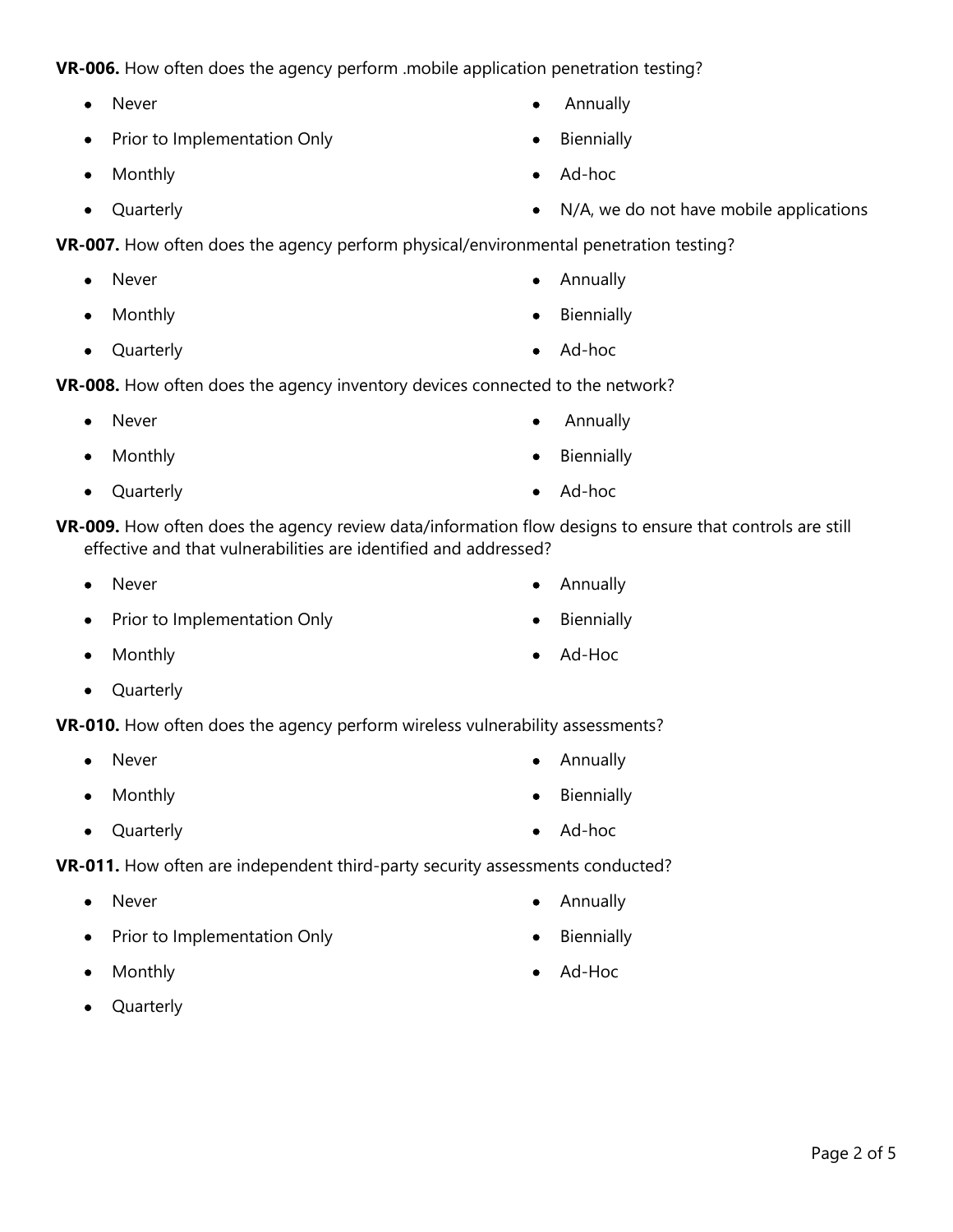## **VR-012.** How often are security self-assessments conducted?

- Never
- Prior to Implementation Only
- Monthly
- Quarterly

**VR-013.** What is the percentage of agency coverage in these assessments?

- 0 to 10% • 50 to 75%
- 10 to 25%
- 25 to 50%
- **VR-014.** How often does the agency conduct social engineering (phishing, etc.) simulation testing or assessments?
	- **Never**
	- Monthly
	- Quarterly
- **VR-015.** How often does the agency patch applications?
	- Never
	- Weekly
	- Monthly
	- Quarterly
- **VR-016.** How often are the agency's servers patched?
	- **Never**
	- Weekly
	- Monthly
	- Quarterly

**VR-017.** How often does the agency patch network equipment?

- Never
- Weekly
- Monthly
- Quarterly
- 
- 
- Annually
- Biennially
- Ad-hoc
- Annually
- **Biennially**
- Ad-hoc

• Annually

• Ad-hoc

**Biennially** 

- Annually
- **Biennially**
- Ad-Hoc
- 
- 75 to 90%
- 90 to 100%
- Annually
- **Biennially**
- Ad-hoc
-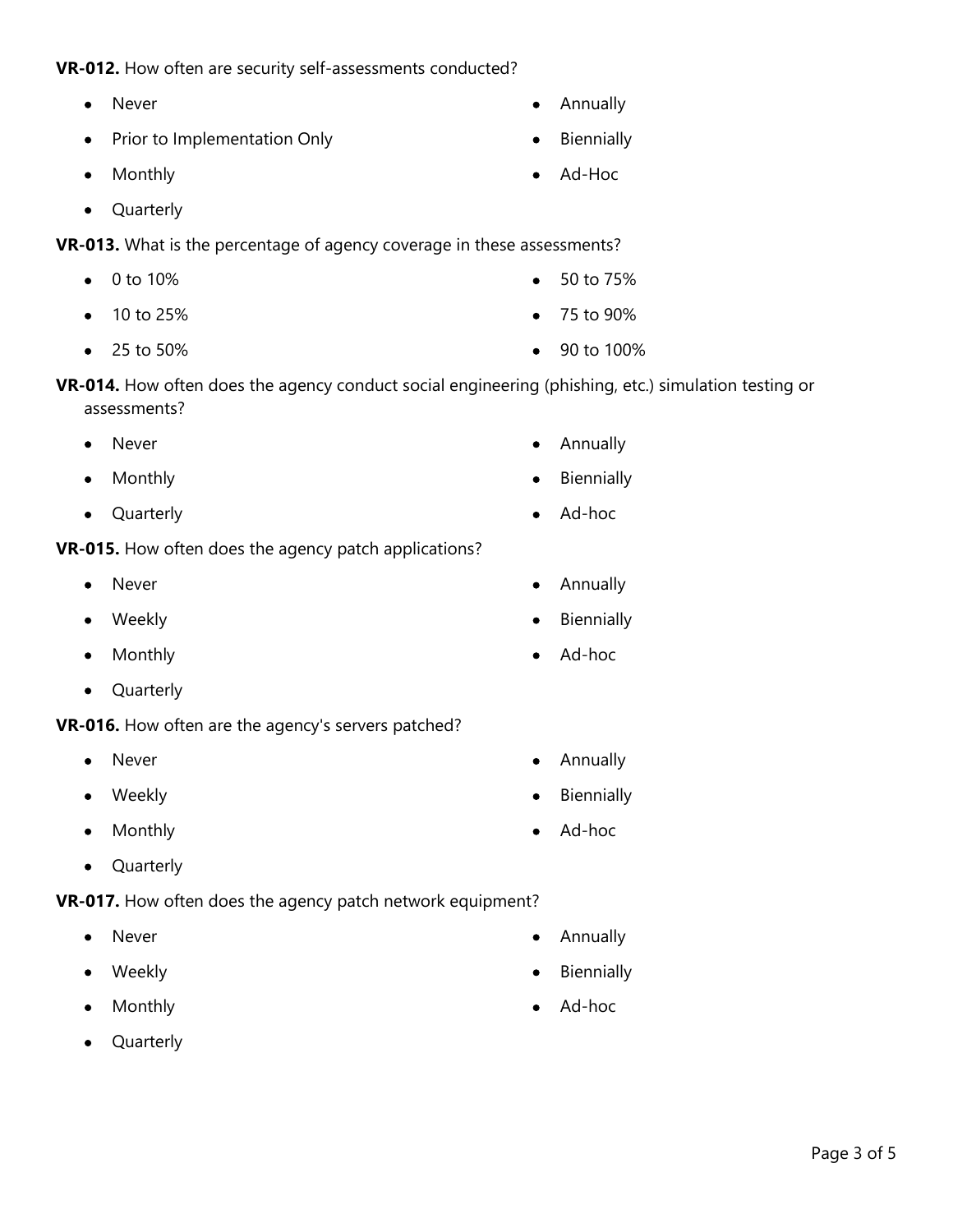## **VR-018.** How often does the agency patch workstations?

- Never
- Weekly
- Monthly
- Quarterly

**VR-019.** How often does the agency patch infrastructure components (firmware, drivers, etc.)?

- Never
- Weekly
- Monthly
- Quarterly

**VR-020.** What is the percentage of agency compliance with application patching?

- 0 to 10%
- 10 to 25%
- 25 to 50%

**VR-021.** What is the percentage of agency compliance with server patching?

- 0 to 10%
- 10 to 25%
- 25 to 50%

**VR-022.** What is the percentage of agency compliance with network equipment patching?

- 0 to 10%
- 10 to 25%
- 25 to 50%
- **VR-023.** How often does the agency conduct audits of unnecessary or unapproved software and/or services?
	- Never
	- Weekly
	- Monthly
	- Quarterly
- Annually
- **Biennially**
- Ad-hoc
- Annually
- **Biennially**
- Ad-hoc
- 50 to 75%
- 75 to 90%
- $90$  to  $100\%$
- 50 to 75%
- 75 to 90%
- 90 to 100%
- 50 to 75%
- 75 to 90%
- 90 to 100%
- Annually
- Biennially
- Ad-hoc